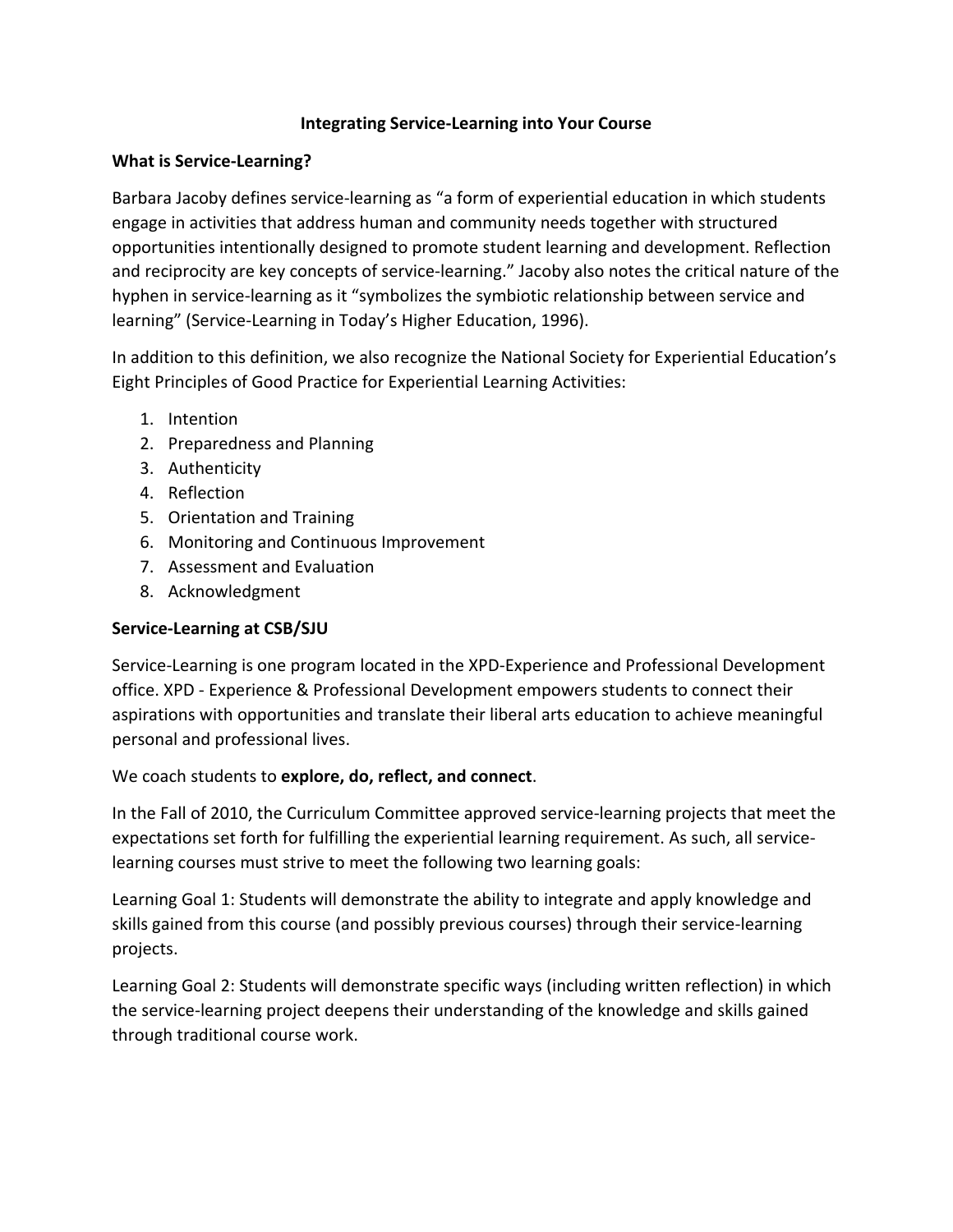As a part of these goals, the Service-Learning Program has outlined the following requirements for all service-learning courses:

- 1. Students must complete a minimum of 20 hours of service throughout the semester
- 2. Additional learning goals and objectives should be outlined by the faculty member that connect service-learning to course content
- 3. At least one piece of written reflection must be required of all students participating
- 4. Partnerships between students and community must be mutually beneficial and contribute to the greater good of the community
- 5. Service-Learning should be integrated into classroom learning through discussion, content, activities, etc. It should not be used as an "add on" component in a course.

# **The Experiential Learning Designation**

Courses can receive the experiential learning (EL) designation in two ways:

- 1. Partnering with the Service-Learning Program and meeting the required expectations listed above. Students meeting these expectations have been pre-approved to earn the EL so long as they successfully pass the course in which they are enrolled.
- 2. Proposing the course to the curriculum committee and receiving approval. Faculty and instructors choosing this option may still partner with the service-learning program for assistance.

Faculty and instructors interested in partnering with the Service-Learning Program should submit their course to the registrar noting that they will be utilizing service-learning. Submitting courses to the registrar ensure that they will be noted as "Experiential Learning" courses in the course catalogue. Faculty and instructors will be asked to complete a brief questionnaire regarding the integration of service-learning in their course to ensure it meets the requirements set forth by the Service-Learning Program. The Service-Learning Program welcomes questions and is happy to work with individuals to determine the best way to integrate service-learning into their courses.

The process for students receiving the EL designation is slightly different for courses with a required service-learning component and those with an optional requirement:

Required Courses: Students in required service-learning courses automatically receive the EL designation upon successful completion of the course. Because of this, we encourage you to structure courses in such a way that students must successfully complete this component in order to pass the course.

Optional Courses: Students who successfully complete the service-learning element of their course will have their names submitted to the registrar by the service-learning program and receive the EL designation. Students cannot receive this designation without passing the course. Optional courses should offer an alternate assignment for students to select from that is of equal weight and effort.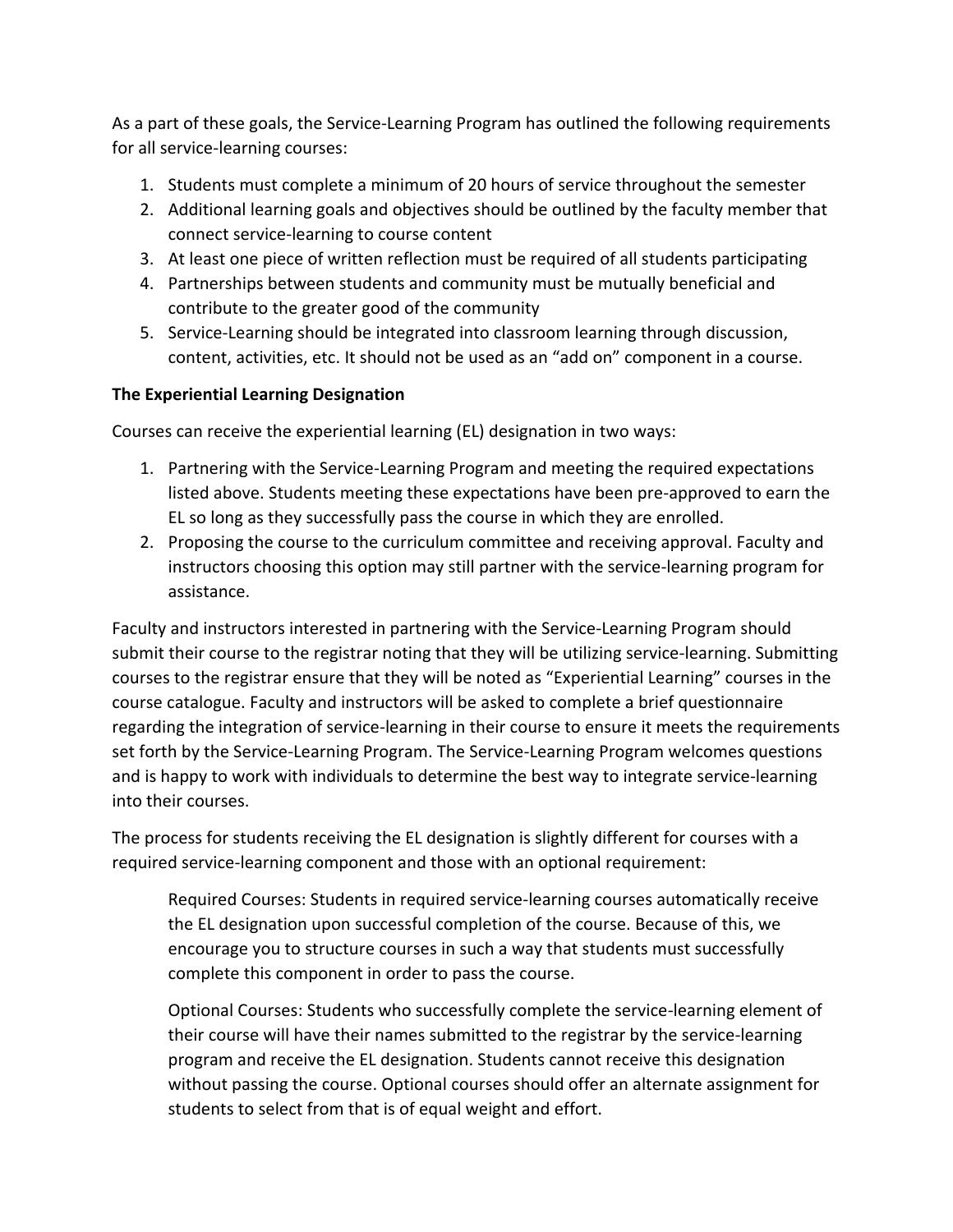## **Optional vs Required Service-Learning**

Faculty may choose to integrate service-learning as either an optional or a required component of their course. There are challenges and benefits to both of these options:

Required: Requiring service-learning ensures that all students participate. Often, students who are hesitant or challenged by a service-learning experience benefit the most and are pushed out of their comfort zone where the greatest learning can occur. It also provides a common intellectual experience for the entire class and can work well for courses utilizing project-based service-learning. Please see the section "The Experiential Learning Designation" to learn how the EL designation works in this type of course.

Optional: Optional Service-Learning requires students to "opt in" to the experience. This buy-in can mean that students are more invested in their experience and are not completing required service. Please see the section "The Experiential Learning Designation" to learn how the EL designation works in this type of course.

# **Reflection**

Reflection is a critical component of the service-learning process. Reflection is essentially the "learning" in service-learning. The curriculum committee requires at least one written reflection component as a part of service-learning courses. Written reflections can include:

- Reflection journals
- Reflection posts submitted to the service-learning program
- Reflection Papers
- Reflection/Research combination papers

The Service-Learning program also encourages faculty to incorporate other forms of reflection into courses content these can include:

- Regular classroom check-ins, dialogue, and prompt questions regarding service-learning
- Art or creative works
- Reflection sessions
	- $\circ$  The Service-Learning program is happy to assist with the design and facilitation of in-class reflection sessions
	- $\circ$  Reflection sessions may include small and large group sharing, active work such as simulations and activities, guided journaling, etc

The Service-learning Program is happy to consult with you to determine the right reflection tools for your needs!

# **Community Partnerships**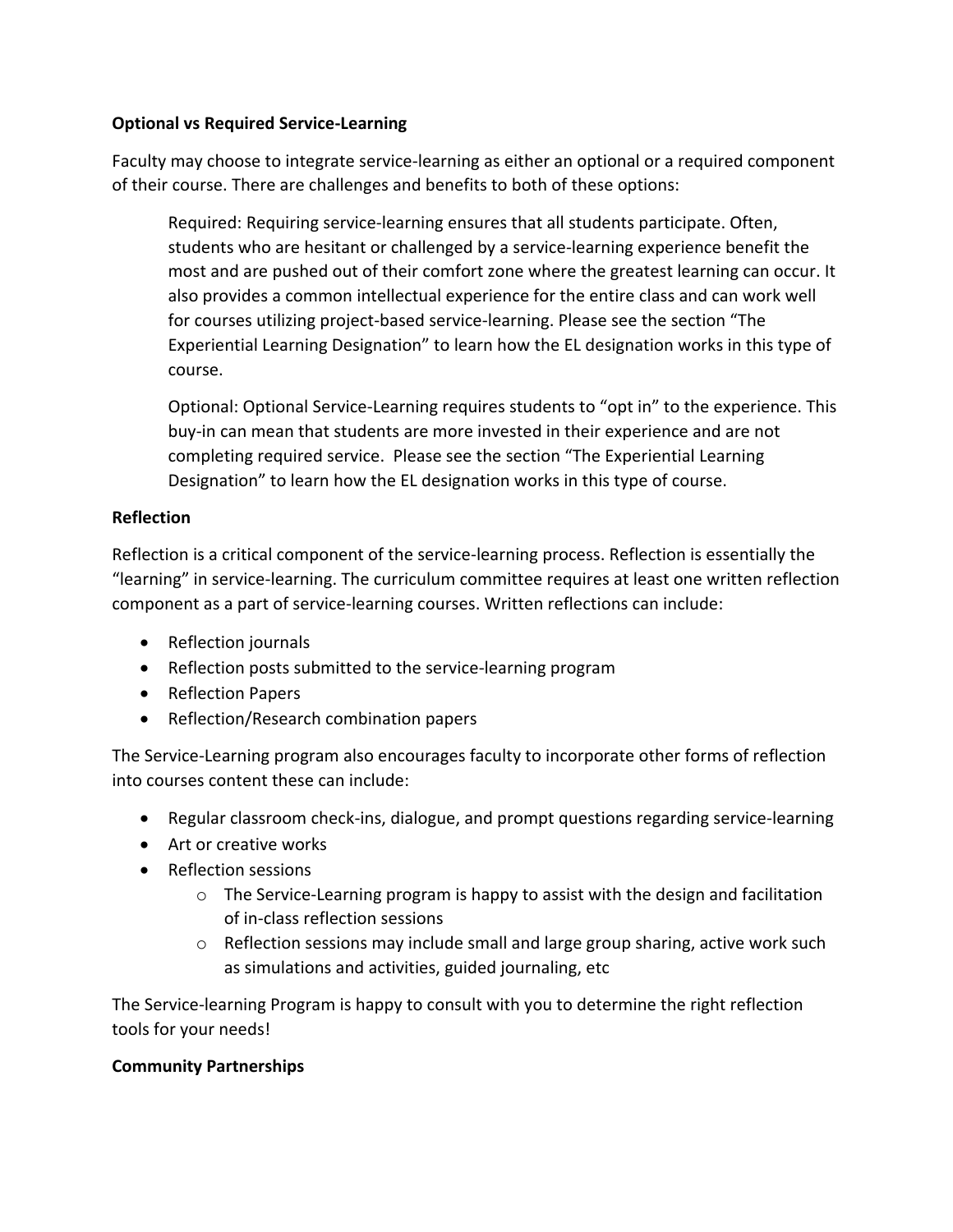The Service-Learning program recognizes community partners as co-educators in the servicelearning experience. Many of our partners have been hosting CSB/SJU students for decades and consistently provide high-quality learning experiences for students. The service-learning program has an extensive list of current and former partners from which we can search for appropriate partnerships. We also welcome the development of new partnerships as well. As a part of their role as co-educators, community partners are required to do the following:

- Provide appropriate guidance for students regarding application/volunteer paperwork and background checks
- Provide an orientation of the organization and site at which the student is serving
- Provide appropriate mentorship and guidance throughout the students experience including constructive feedback when appropriate
- Complete an end of the semester evaluation that is shared with the Service-Learning program, faculty and student

Many community partners require a background check before students are able to serve at their organization. Some of these background checks have a fee associated with them. This fee is typically the responsibility of the student. If a fee is involved, the Service-Learning program will make every effort to communicate this in advance. If a student is unable to pay a background check fee, they are encouraged to contact the Service-Learning program so we can assist them with exploring resources.

# **Transportation**

Transportation is the greatest challenge and barrier faced by the Service-Learning Program. Currently, we have two options for transportation for students:

- The use of a personal vehicle or car pool with a friend or class mate
- The service-learning shuttle

The shuttle is available to all service-learning students at no cost and is run and operated by a student employee bus drivers. The bus runs three routes in the afternoon/evening on Monday-Thursday and is able to go to most service-learning sites in the St. Joseph, Waite Park, and St. Cloud areas. Students must sign up in advance to ride the mini-bus. The Service-Learning office is happy to provide more information regarding the bus route, times, and availability upon request and will do their best to ensure accessible options for every class.

As we continue to look at ways to ensure that experiential learning opportunities are available for all students, we encourage you to contact administration and Metro Transit to advocate for transportation for CSB/SJU students.

# **Mandated Reporting**

Students completing service-learning are legally considered mandated reporters. Students are required to report suspicion of neglect/abuse to site supervisor immediately.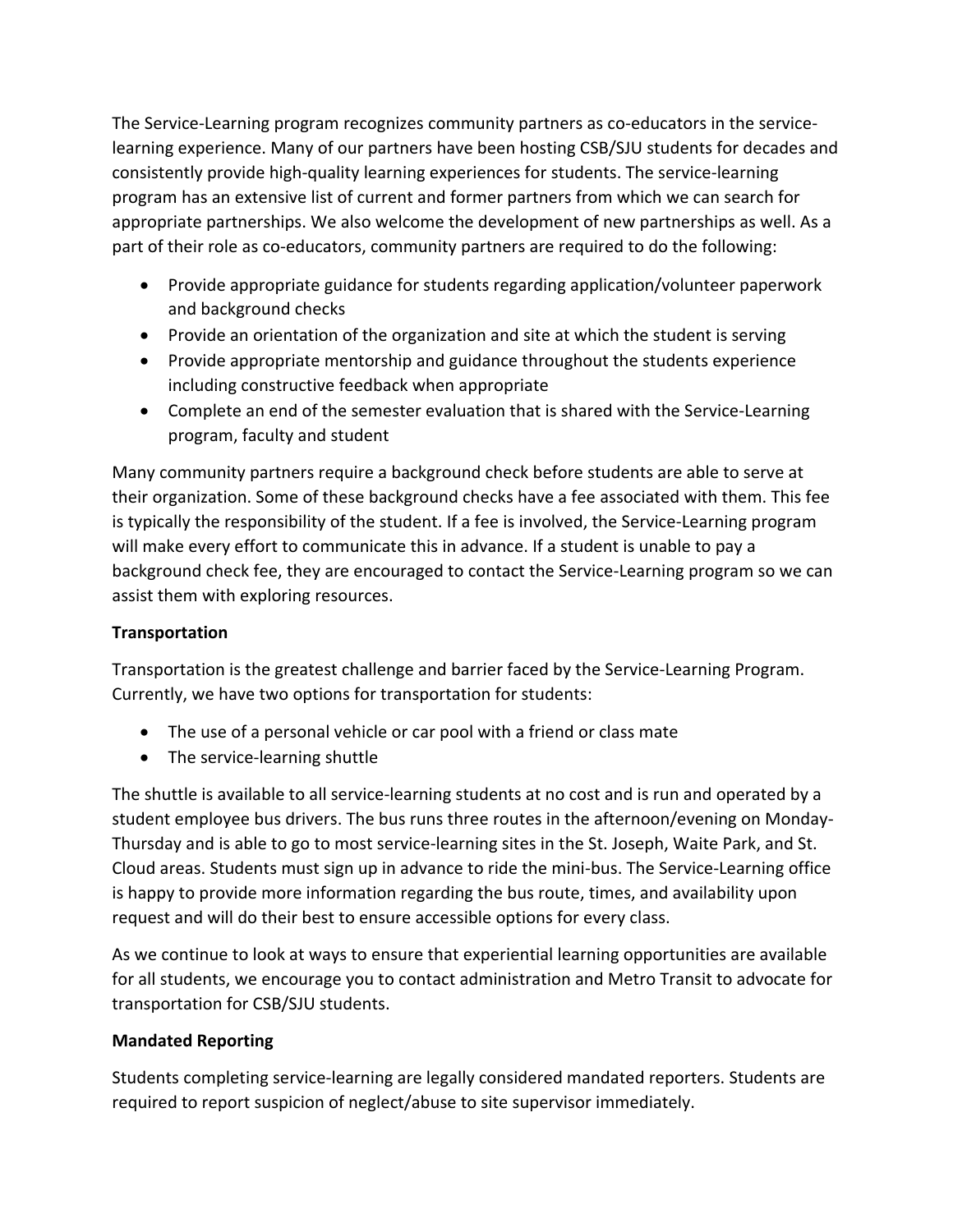Students Working with Children: Student is required to contact Adia Zeman, Assistant Director of XPDand CSB/SJU member of the Child Protection Report Team at (320) 363-5237 or amzeman@csbsju.edu to report suspected child abuse/neglect within 72 hours of becoming aware of the incident. Adia will assist student in determining next steps. Student may contact Stearns County Human Services at (320) 656-6000, if Adia is unavailable within the 72 hour timeframe; however, student is still required to report incident to Adia as soon as possible. For additional information, please review the CSB/SJU policy on Reporting Suspected Child Abuse, available online at: http://www.csbsju.edu/human-rights/child-protection/reportingsuspected-child-abuse. Please contact Angie as soon as possible to follow proper protocol, in accordance with HIPAA.

Students Working with Vulnerable Adults: Student should report any suspected abuse or neglect to his/her site supervisor immediately. Please contact Adia as soon as possible to follow proper protocol, in accordance with HIPAA.

### **Communication**

The Service-Learning Program is committed to frequent, effective communication with students, faculty/instructors, and community partners throughout the service-learning experience. To do this, we use the following communication strategies:

- Academic Coordinators-Each faculty member and course is assigned a Student Academic Coordinator from the ELCE office. This individual becomes the primary point of contact for students and faculty/instructors.
- Initial Presentations-Initial Presentations (IP's) are presentations given at the beginning of the semester to introduce students to their service-learning experience. This presentation is given by an ELCE student or staff member and covers required forms, procedures, expectations, and mandated reporting. We strive to tailor this presentation specifically to each course. This typically occurs on the second or third day of the course.
- Service-Learning Fair-This fair is held at the beginning of the semester and includes all service-learning partners. Students in service-learning courses are requested (or required) to attend this fair to meet with partners and learn about their organizations. At the fair, students can complete their service-learning contracts indicating their top three choices. Students will be notified this same night as to where they are partnered.
- Posting-The Service-Learning Program recommends Canvas as a primary tool for students to report their hours and service work. Instructions for a recommended set-up are available upon request.
- Email-The Service-Learning Program is available via email at any time. The best way to reach a member of the service-learning staff is by emailing [servlearn@csbsju.edu.](mailto:servlearn@csbsju.edu) We strive to respond to all messages within 24 hours.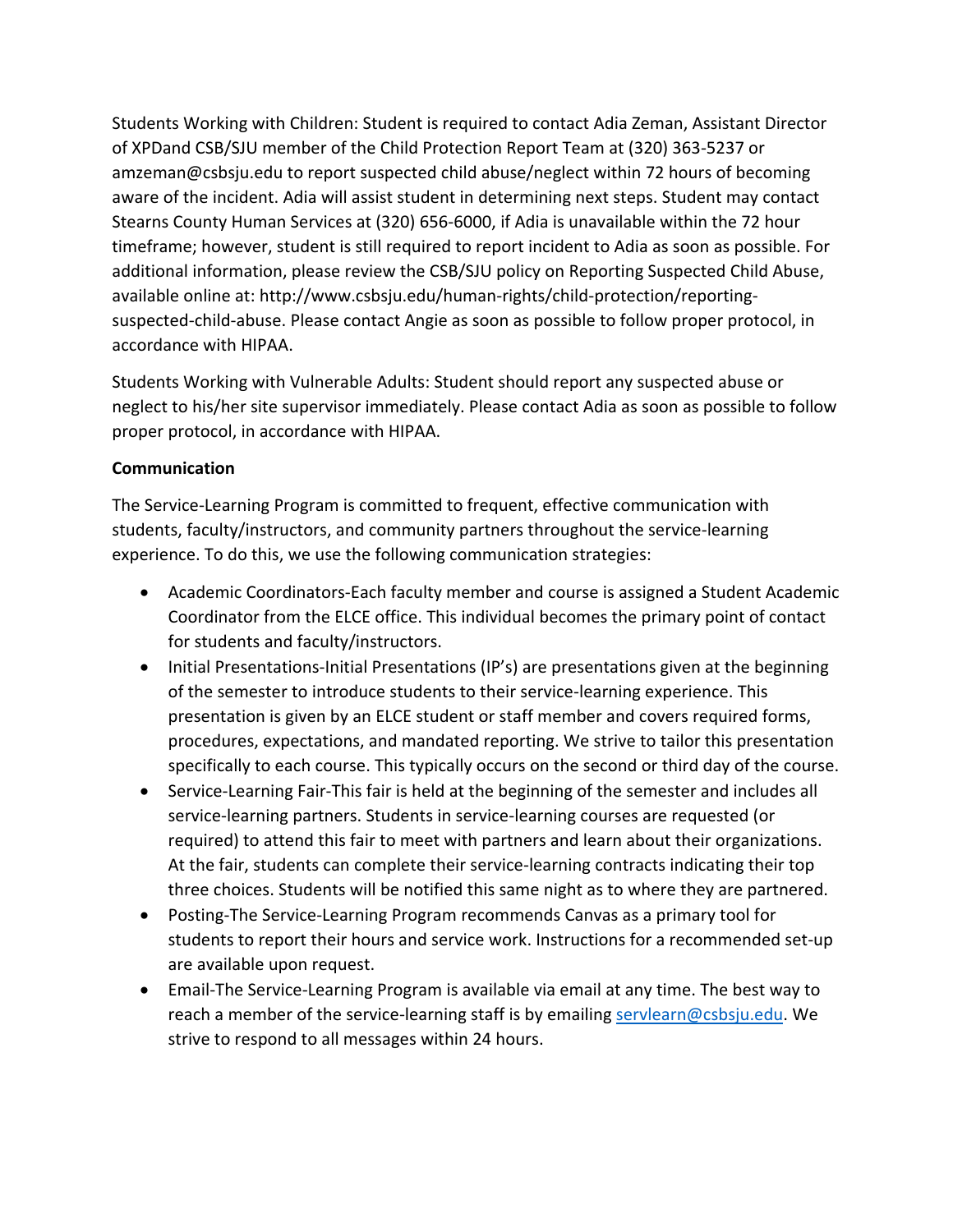• XPD-We welcome visitors to the XPD office which is located in the upper level of the ASB. Students are encouraged to stop by to talk to a member of our staff with any questions they have or feedback they would like to provide.

### **Assessment**

The Service-Learning program strives to provide adequate assessment for faculty and instructors as well as for our program as a whole. Best practice in assessing service-learning asks that grading be based on the quality of the students' reflection as opposed to their actual service work. With this in mind, we also expect that students meet the minimum requirements set out for them and value the feedback of our community partners.

We ask that faculty take assessment into consideration as they are constructing their course. Service-Learning should play an integral role the students' success within the course. Please see "The Experiential Learning Designation" section to learn more.

The Service-Learning program sends an electronic evaluation form to all community partners approximately two weeks before the end of the semester. This form asks site supervisors to rate students based on their initiative, effort, and commitment to the site and also provides an opportunity to share comments and feedback. This evaluation is shared with students as well as faculty/staff as a constructive learning tool.

In addition to the community partner evaluation, the Service-Learning Program also sends an electronic evaluation to all students participating in service-learning to provide general feedback on their experience to help us better develop our program.

# **Service-Learning Language and Terminology**

Academic Coordinator-Student employees in the XPDoffice who are assigned to oversee specific service-learning courses.

Community Partner-Organizations and programs that host service-learning students and serve as co-educators in the service-learning experience

EL-Experiential Learning. Service-Learning is one form of experiential learning. This is also a graduation requirement for CSB/SJU students which is met through a successful servicelearning experience.

Hyphen-The CSB/SJU Service-Learning program chooses to hyphenate the term "servicelearning" to note the critical, symbiotic nature between service and learning.

IP-Initial Presentation. The in-class presentation given at the beginning of the semester introducing service-learning to students.